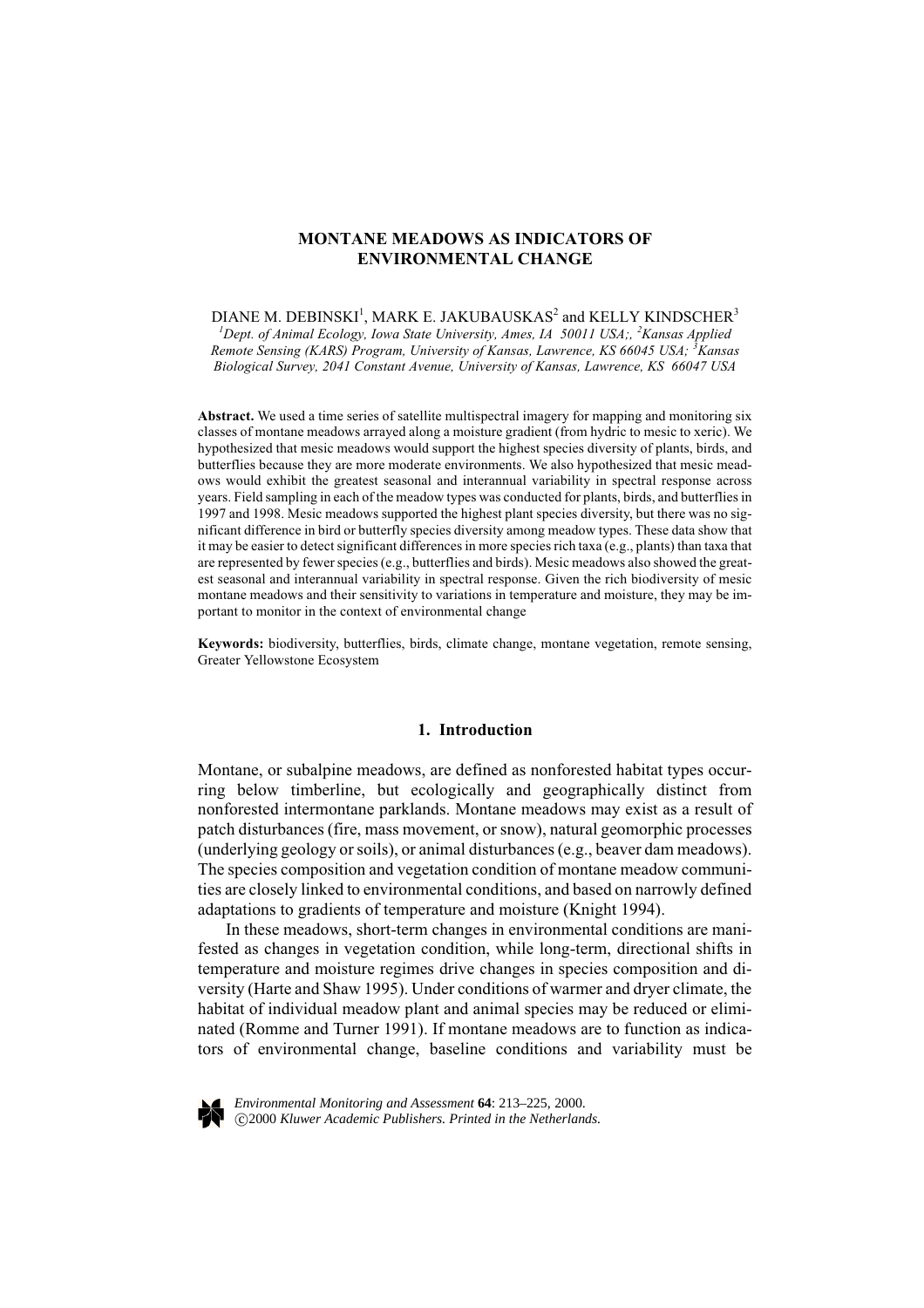documented such that departures from baselines can be used as an indicator of change.

We used satellite remote sensing data and field data of birds, butterflies, and plants to characterize montane meadows in the Yellowstone ecosystem. Multispectral satellite remote sensing provides a powerful means for detecting and characterizing environmental changes at multiple spatial and temporal scales. By calibrating remotely sensed multispectral data with field measurements, vegetation properties measured at sample points can be extrapolated across a large geographic region (Graetz 1990). Biotic properties derived by this empirical method may include the successional state of the vegetation, or an intrinsic property of the vegetation, such as biomass, leaf area index, cover, or moisture content (Jensen 1983, Waring et al. 1986, Graetz 1990). Analysis of changing spectral patterns can provide precursor measurements of terrestrial ecosystem dynamics (Waring et al. 1986, Lancaster et al. 1996, Peters et al. 1997, Reed and Yang 1997).

Seasonal changes in spectral reflectance at local scales are a function of the species composition and the environmental conditions of a site (Stow et al. 1993, Kremer and Running 1993, Senseman et al. 1996, Everitt and Escobar 1996). Changes in spectral reflectance patterns, therefore, may signal changes in vegetation structure or composition, or changes in environmental conditions that later may trigger changes in the vegetation. If seasonal and interannual patterns of spectral response can be linked to distinct plant species assemblages, this may provide a means to predict potential plant and animal species diversity (Walker et al. 1992, Stoms and Estes 1993, Jorgenson and Nohr 1996, Nagendra and Gadgil 1999).

The butterfly community provides an excellent set of potential indicators that complement the plant community assessment. Butterflies are speciose and they respond to microhabitat, plant structure and plant chemical composition. Over one hundred species of butterflies occur in the Yellowstone ecosystem (Brussard 1989) and many are tightly correlated with specific meadow habitats (Debinski et al. in press). A strong connection between climate and butterflies has been recognized by many authors (Turner et al. 1987, Pollard and Yates 1995). The implications of climate change for butterflies are potentially serious (Dennis 1993), and particular concern has been expressed about the montane butterfly communities where habitats are predicted to contract (Pullin 1995).

The bird community was chosen as an indicator for the vertebrate groups. Birds are ecologically diverse and use a wide variety of food and other resources, thereby reflecting the condition of many aspects of the ecosystem. They also represent several trophic groups or guilds, and by having a relatively short generation time, they exhibit relatively quick responses to environmental change (Steele et al. 1984).

The objectives of this study were to: 1) characterize the seasonal and interannual spectral variability of six classes of montane meadow vegetation communities along a moisture gradient (from hydric to mesic to xeric), and 2) document the plant, bird, and butterfly species diversity associated with each of the six meadow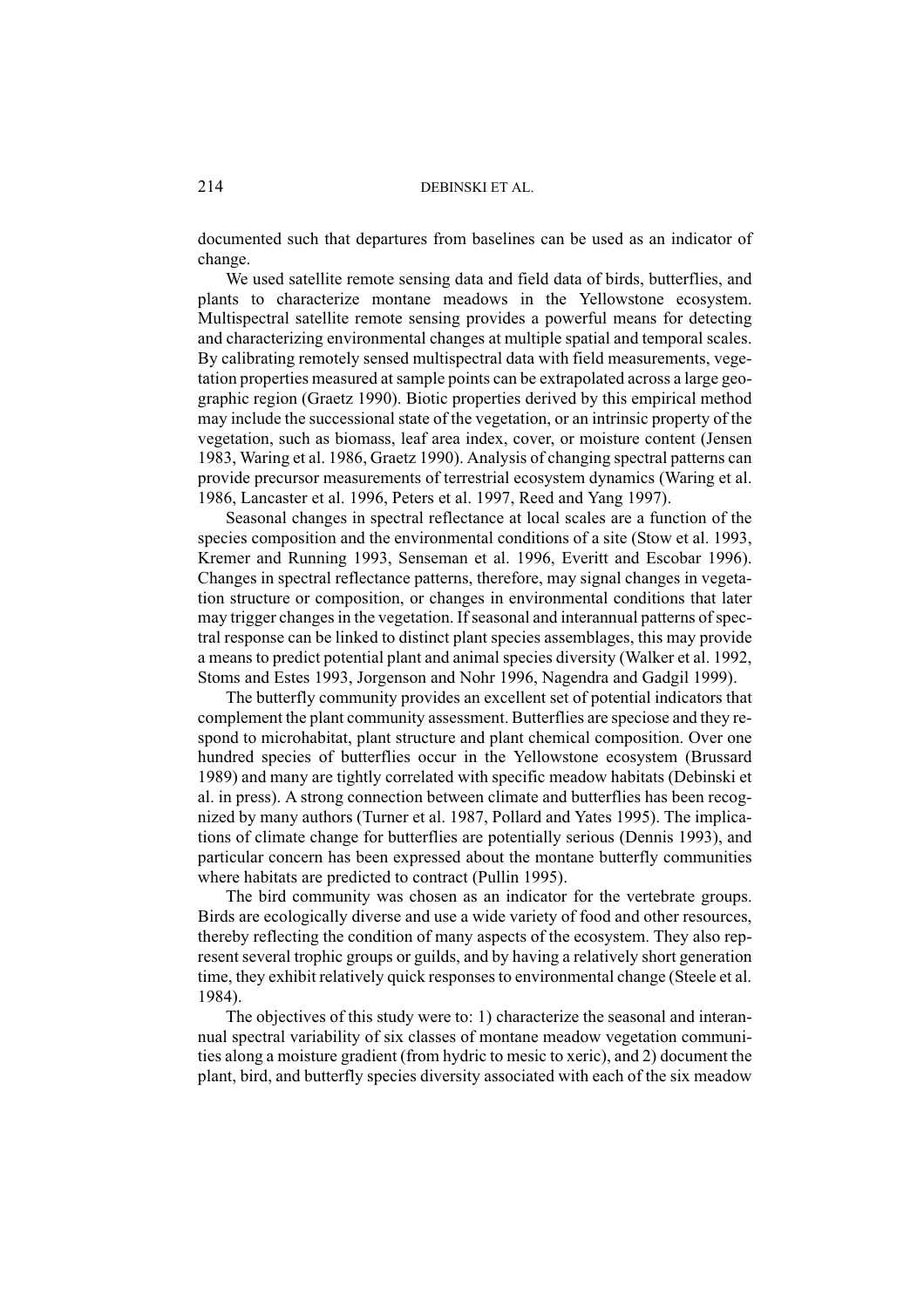types. We hypothesized that mesic meadows would support the highest species diversity of plants, birds, and butterflies because they are more moderate environments. We also hypothesized that mesic meadows would exhibit the greatest seasonal and interannual variability in spectral response across years. This combination of high biodiversity and high variability would thus make mesic meadows important sites to monitor in the context of environmental change.

## **2. Methods**

Our research was conducted in the Gallatin National Forest and the northwest corner of Yellowstone National Park, Montana. Yellowstone and Grand Teton National Parks, and the surrounding national forests form what has come to be known as the Greater Yellowstone Ecosystem, roughly defined as the Yellowstone Plateau and elevations above 2130 m in the surrounding region (Marston and Anderson 1991). Nonforest cover types within the ecosystem range from hydric willow and sedge meadows to high-altitude tundra and rock meadows. The study area extends north-south from Porcupine Creek to Bacon Rind Creek and east-west from the crest of the Madison Range to the Gallatin Range, an area defined approximately by  $111^{\circ}00'$  W –  $111^{\circ}30'$  W,  $44^{\circ}50'$  N –  $45^{\circ}30'$  N. In this part of the Yellowstone ecosystem, the annual minimum and maximum temperature ranges between -15°C (December) and 25°C (August), and the average monthly precipitation ranges between 2.0 cm to 7.0 cm, peaking in late spring/early summer (May-June). Average total annual snowfall exceeds 3 m, with January receiving the greatest average monthly accumulation at slightly less than 1 m. Onset of vegetation greenness in meadows occurs by mid to late May, depending on seasonal variations in snowfall depth and spring temperatures. Grasses and forbs progress at a more rapid phenological rate than shrubs in this region, initiating greenup and senescence earlier in the season (Blaisdell 1958). Vegetation greenness is at a maximum in early to mid July, and by late August to early September, most non-forested vegetation communities have ceased photosynthetic activity for the growing season.

## 2.1 HABITAT CLASSIFICATION

SPOT satellite multispectral imagery was used to map the meadows within the study area as a means to guide selection of sites for field sampling of plant and animal data. The SPOT multispectral scanner acquires data in three bands (green, 0.50–0.59  $\mu$ m; red, 0.61–0.68  $\mu$ m) and near-infrared, 0.79–0.89  $\mu$ m), with a spatial resolution of 20 meters. SPOT images were acquired for late May, mid-July, and early September 1994, and mid-July and late August for both 1997 and 1998. Late spring (May) images were not available for 1997 and 1998 due to excessive cloud cover over the study area. The July 1997 and July 1998 imagery were ac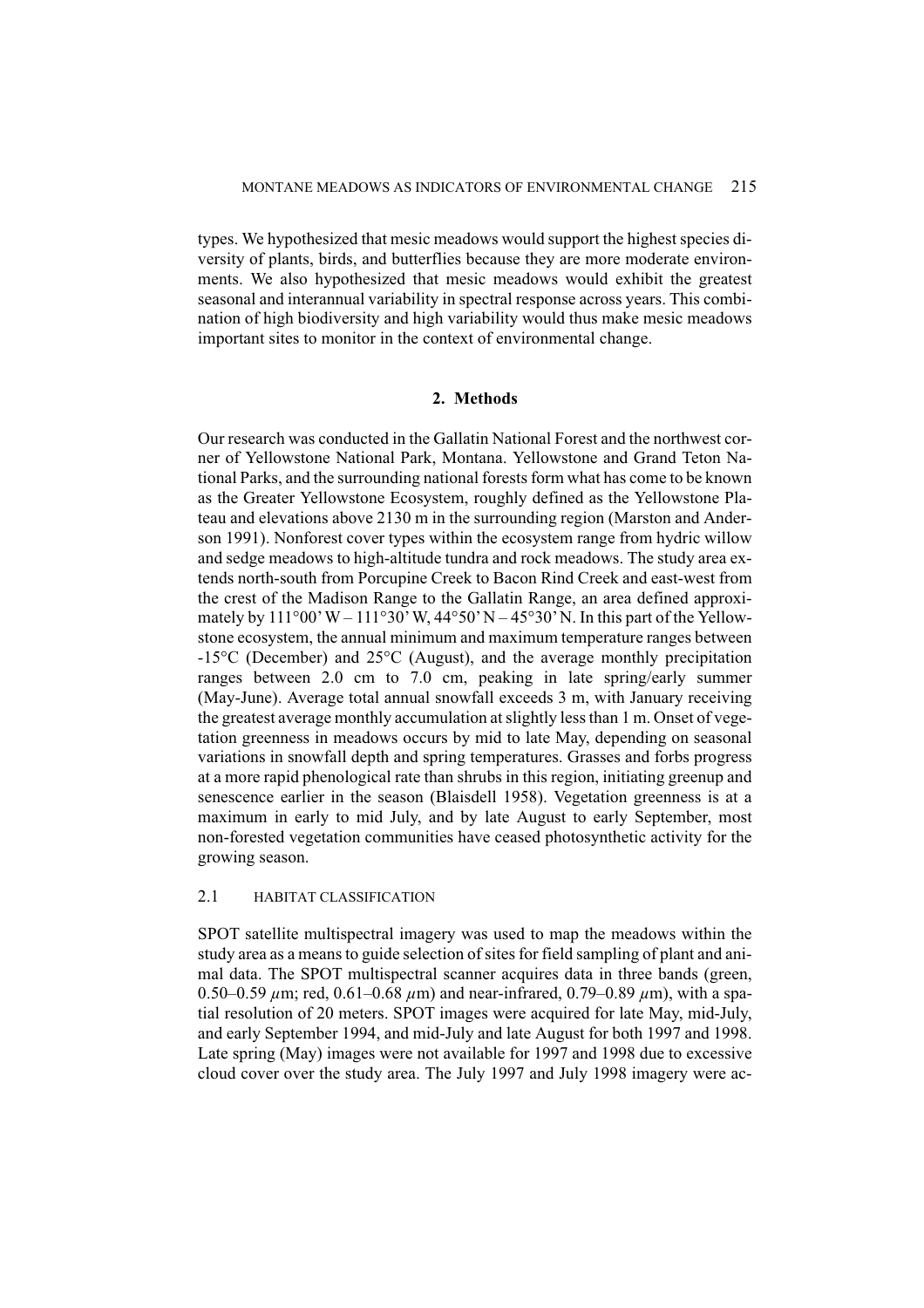quired coincident with field sampling of the meadow communities. Each satellite image was georeferenced to a Universal Transverse Mercator (UTM) geographic coordinate system, and digital values were converted to reflectance to facilitate comparison between dates.

An unsupervised approach using multitemporal data was adopted for producing a map of the meadow communities. The two dates of satellite imagery for May 25, 1994 and September 6, 1994 were combined into a single six-band data file. An unsupervised classification procedure using a minimum-distance-to-means clustering algorithm was used to produce a preliminary map of fifty spectral classes. Each spectral class is composed of pixels that share statistically similar spectral reflectance characteristics. Each spectral class was then identified and assigned to an information class representing a vegetation type. Based on spectral similarity, and visual interpretation of the classes with the assistance of aerial photography and knowledge of the study area, the 50 preliminary classes were combined to create a final map of six spectrally-distinct meadow types (M1 to M6). M1 and M2 meadows were classified as hydric, M3 and M4 as mesic, and M5 and M6 meadows as xeric. To facilitate location of study sites during fieldwork, the map was converted to vector format and plotted on translucent Mylar for overlay onto 1:24,000 scale USGS topographic maps of the study region. Field sampling was conducted in 1997 and 1998 at sites within polygons selected from the meadow classes. Sites were considered suitable for sampling if they were at least 100 x 100 m in size, a distance of 500 m or farther from other sites, and within 8 km of a road or trail. Five sites for each of the six meadow classes were sampled (total study sites = 30). Particular care was taken to ensure that sites were located in the center of a given class polygon on the satellite classification map.

## 2.2 FIELD SAMPLING

Twenty 1 m x 1 m vegetation plots were established at each sampling site and the aerial percent cover of all plant species was estimated during midsummer (July) sampling period to derive a measure of plant species composition. Aerial percent cover estimations were conducted using a modified Daubenmire (1959) methodology. Means were calculated across each of the five replicates for each meadow class.

Abundance data were collected for butterflies employing previously developed methods (Debinski and Brussard 1992). Taxonomy followed Scott (1986). Butterflies were censused between 1000–1630 hrs on sunny days by netting and releasing for 20 minutes in one randomly selected 50 x 50 meter plot located with one corner on the center point of the sampling site. Surveys were repeated at each sampling site four times during each of the 1997 and 1998 field seasons. Abundance data were collected for birds using 50 m-radius point-count surveys. Surveys were performed three times at each site during the hours of 0530–1030 and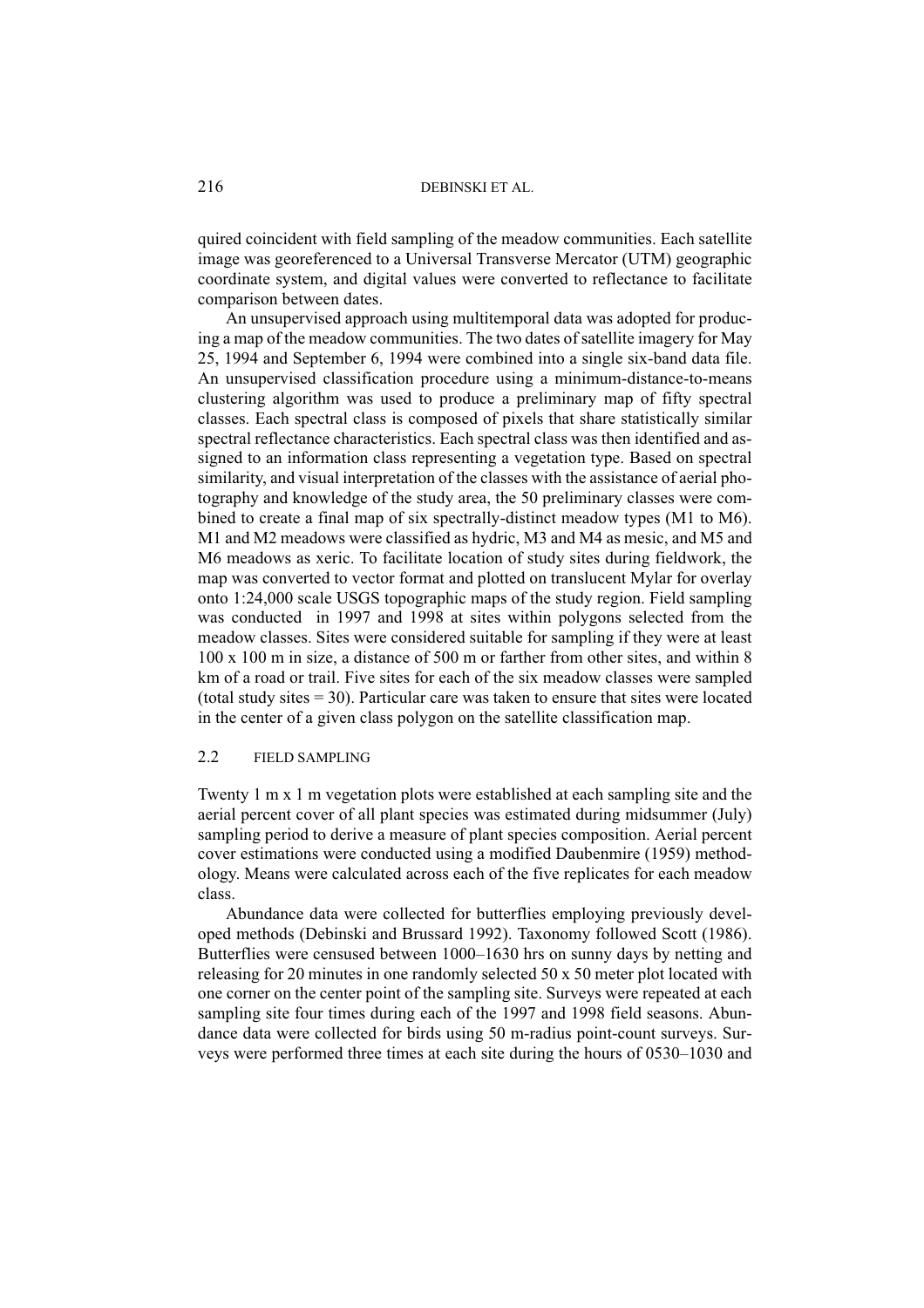between June 1–July 17 in 1997 and 1998. Each survey involved two observers for 15 min. For details of bird surveys, see Saveraid (1999).

## 2.3 ANALYSIS METHODS

### 2.3.1 *Computation of seasonal and interannual changes in greenness*

Red and near-infrared reflectance has been used to measure vegetation condition, based on the negative relationship between red reflectance and chlorophyll content, and the positive relationship between leaf structure and near-infrared (NIR) reflectance (Jensen 1983, Curran 1985). The Normalized Difference Vegetation Index (NDVI) is calculated using the red and near-infrared bands, using the equation  $[NDVI = (NIR-RED)/(NIR+RED)]$ . NDVI values are often referred to as "greenness" values because they have been shown to be well-correlated with vegetation cover, fraction of photosynthetically active radiation (*f*PAR) absorbed by green foliage, leaf area index (LAI), and biomass (Bartlett et al. 1990, Duncan et al. 1993, Hope et al. 1993, Goward et al. 1994, Everitt et al. 1996, Jorgensen and Nohr 1996, Jakubauskas et al. in press). Furthermore, seasonal and interannual changes in NDVI are increasingly used to monitor natural and anthropogenic changes in vegetation communities (Lloyd 1990, Reed et al. 1994, Lancaster et al. 1996, Peters et al. 1997).

An NDVI was computed for each pixel of each date of imagery. Seasonal changes in greenness for 1994, 1997, and 1998 were computed by subtracting the earlier seasonal date in each year from the later seasonal date (e.g.,  $[NDVI^{July\; I994} NDVI<sup>May 1994</sup>]$ ). Increases in NDVI value (greenness) between two dates were therefore expressed as positive values, and decreases in NDVI as negative values. A similar procedure was used to compute interannual NDVI change for the three mid-summer (July) NDVI images (1994–1997, 1997–1998). NDVI change values for each field sampled site were extracted from each image using the UTM coordinates for each site. Tests for changes in NDVI (both seasonally and interannually) were conducted using a Scheffe's ANOVA(PROC ANOVA, SAS Institute 1990).

#### 2.3.2 *Species diversity measures*

Species diversity is a measure that incorporates both the species richness (the number of species) and abundance at a particular site. Species diversity for each taxonomic group was calculated using the Shannon diversity index (Magurran 1989). Because diversity indices combine two variables into one index, we also present a separate analysis of abundance (for butterflies and birds) and species richness by taxa. In all comparisons, data were summed across the multiple temporal replicates (for birds and butterflies) or averaged across the multiple spatial replicates (for plants) at each site within a year. Tests for significant differences in diversity between mesic meadows ( $M3 \& M4$ ) and all other meadow types were conducted using an ANOVA (PROC GLM, SAS Institute 1990). Tests for differences in species richness and abundance were conducted using a Scheffe's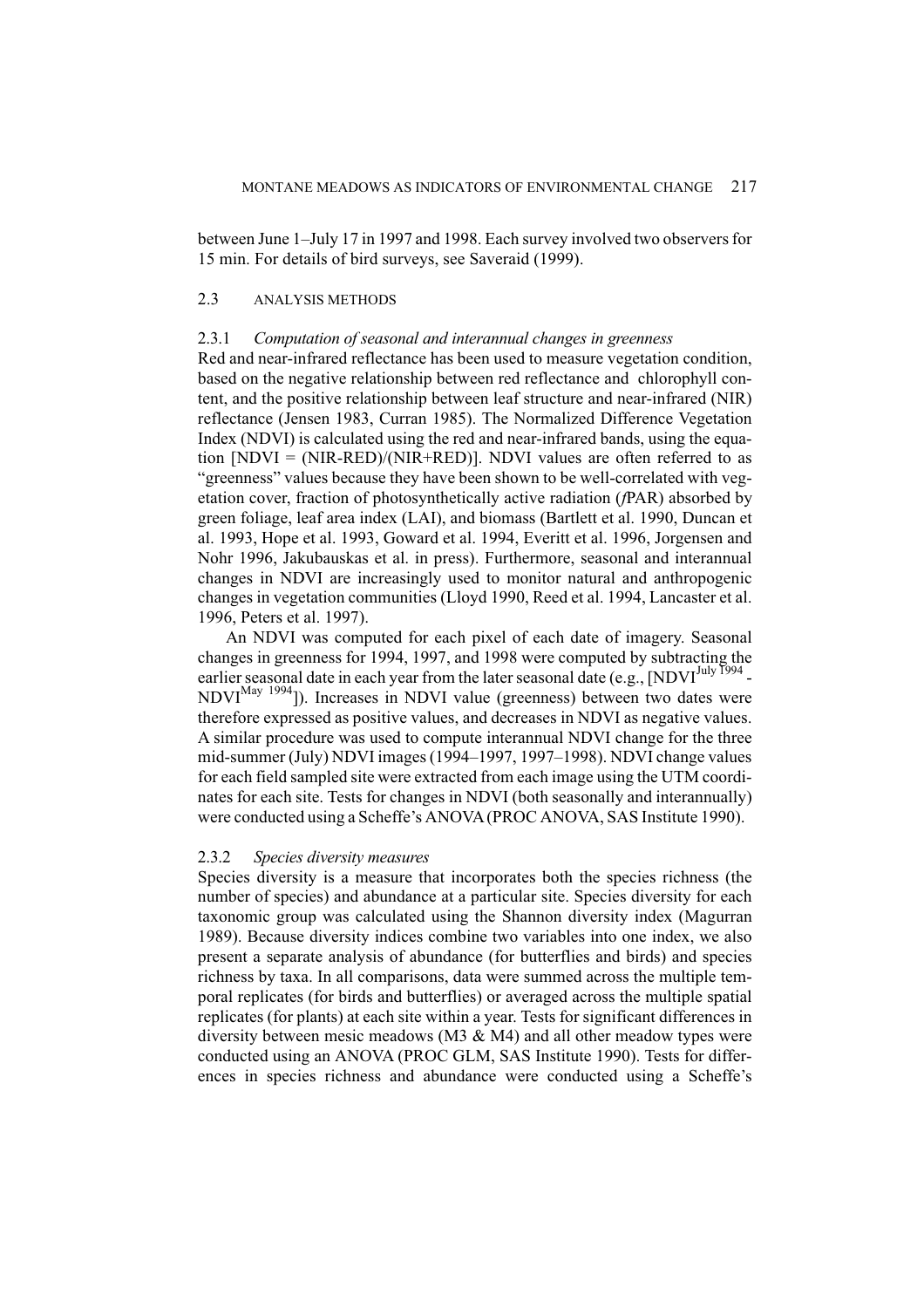ANOVA (PROC ANOVA, SAS Institute 1990). Because the results showed similar trends during both years, we report on results from only 1998.

#### **3. Results and Discussion**

## 3.1 GENERAL MEADOW CHARACTERISTICS

M1 meadows were dominated by willow species and were located near streams. M2 meadows were dominated by sedge species and usually had some standing water. M3 and M4 meadows were of medium moisture and dominated by cinquefoil (*Potentilla gracilis*) and mixed herbaceous vegetation, while M5 and M6 meadows were characteristically xeric, rocky, and dominated by sagebrush (*Artemisia tridentata*). Plant species distinctive to specific meadow types include: *Salix wolfii, Aster integrifolius* (M1), *Carex rostrata, Juncus balticus* (M2), *Achillea millefolium, Artemisia cana* (M3), *Potentilla gracilis, Geranium viscocissimum* (M4), *Festuca idahoensis, Aster campestris* (M5), and *Artemisia tridentata, Stipa nelsonii* (M6) (Debinski et al. 1999).

## 3.2 SPECIES RICHNESS AND ABUNDANCE PATTERNS

Plant data showed the expected trend of peaking in diversity in the mesic meadows (M3 and M4). Species diversity for plants was significantly explained by meadow type ( $P = 0.018$ ,  $F = 3.4$ ,  $df = 5, 24$ ), and the contrast of M3 and M4 versus the other meadow types was significant at the alpha < 0.10 level ( $P = 0.083$ ,  $F = 3.26$ , df = 1, Table I). Plant species richness in mesic meadows was significantly higher than that in M2 meadows due to the hydric meadows being dominated by a few species of sedges and rushes (Figure 1), but no other contrast was significantly different.

Butterflies and birds showed no significant difference in species richness, diversity, or abundance across meadow types, but butterfly richness was highest in M4 meadows. Trends of species richness and diversity were expected to be stronger for butterflies, given their close association with the plant community for nectar and hostplants.

Because birds respond to habitat structure as well as moisture gradients, it is not surprising that they showed highest richness and abundance in the hydric meadows where the structure of the willow (*Salix* sp.) communities creates greater habitat diversity. Birds may be more complex to predict in these meadows because they probably respond to both plant structure (which peaks in both hydric willow meadows and xeric sagebrush meadows) and plant diversity (Saveraid 1999).

As in most ecological systems, these results were affected greatly by variations in diversity within meadow types. If we had had a larger number of spatial replicates per meadow type, we may have been able to detect differences in bird and butterfly diversity between meadow types. These data also show that it may be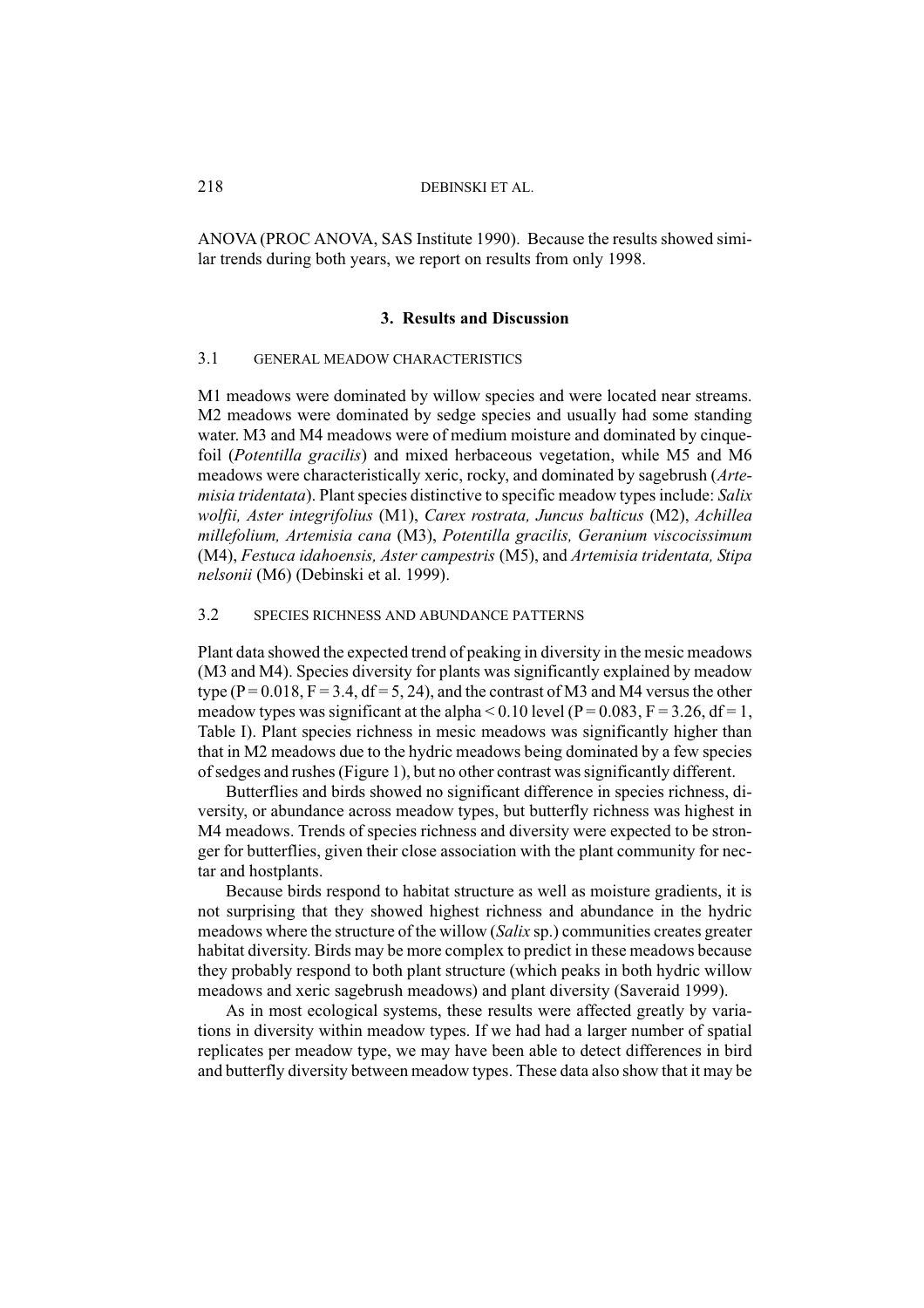**Table I**

Plant species diversity and richness and butterfly and bird species diversity, richness, and abundance by meadow type in 1998. Data are shown as means (standard error) across three temporal replicates per site for bird, four temporal replicates per site for butterfly, and twenty  $1 \times 1 \text{ m}^2$  spatial replicates per site for vegetation data.

|             | <b>Hydric</b> |             |                  | <b>Mesic</b> | Xeric      |             |  |  |  |  |  |
|-------------|---------------|-------------|------------------|--------------|------------|-------------|--|--|--|--|--|
|             | M1            | M2          | M3               | M4           | M5         | M6          |  |  |  |  |  |
|             |               |             | Plant            |              |            |             |  |  |  |  |  |
| diversity*  | 0.71(0.09)    | 0.59(0.14)  | 0.65(0.13)       | 0.72(0.09)   | 0.67(0.15) | 0.62(0.08)  |  |  |  |  |  |
| richness**  | 15.9(0.81)    | 9.0(1.03)   | 17.0(1.04)       | 21.0(0.67)   | 13.9(1.01) | 14.7(0.70)  |  |  |  |  |  |
|             |               |             | <b>Butterfly</b> |              |            |             |  |  |  |  |  |
| diversity   | 1.91(0.36)    | 1.92(0.31)  | 1.97(0.23)       | 2.10(0.25)   | 2.12(0.20) | 1.94(0.19)  |  |  |  |  |  |
| richness    | 13.0(1.04)    | 12.6(0.96)  | 13.6(0.81)       | 15.4(0.65)   | 14.2(0.57) | 12.4(0.79)  |  |  |  |  |  |
| abundance   | 75.4 (2.72)   | 74.2 (2.56) | 90.0(2.44)       | 103.6(1.77)  | 92.0(2.22) | 80.8 (2.09) |  |  |  |  |  |
| <b>Bird</b> |               |             |                  |              |            |             |  |  |  |  |  |
| diversity   | 1.14(0.42)    | 1.13(0.24)  | 1.34(0.23)       | 0.93(0.16)   | 0.97(0.30) | 0.76(0.17)  |  |  |  |  |  |
| richness    | 3.8(0.76)     | 3.6(0.47)   | 3.0(0.77)        | 2.2(0.52)    | 3.0(0.71)  | 2.2(0.57)   |  |  |  |  |  |
| abundance   | 11.6(1.01)    | 7.6(0.92)   | 11.2(1.51)       | 5.0(0.92)    | 10.0(1.31) | 7.8(1.14)   |  |  |  |  |  |

\* M3 and M4 were significantly different from all other meadows at P < 0.10

\*\* M3 and M4 were significantly different from M2 meadows at  $P < 0.05$ 



*Figure 1. Comparison of species richness among plants, birds and butterflies in each of the six remotely sensed meadow types. Bars indicate 95% confidence interval. Asterisks denote a significant difference in plant richness in M3 and M4 meadows as compared with M2 meadows.*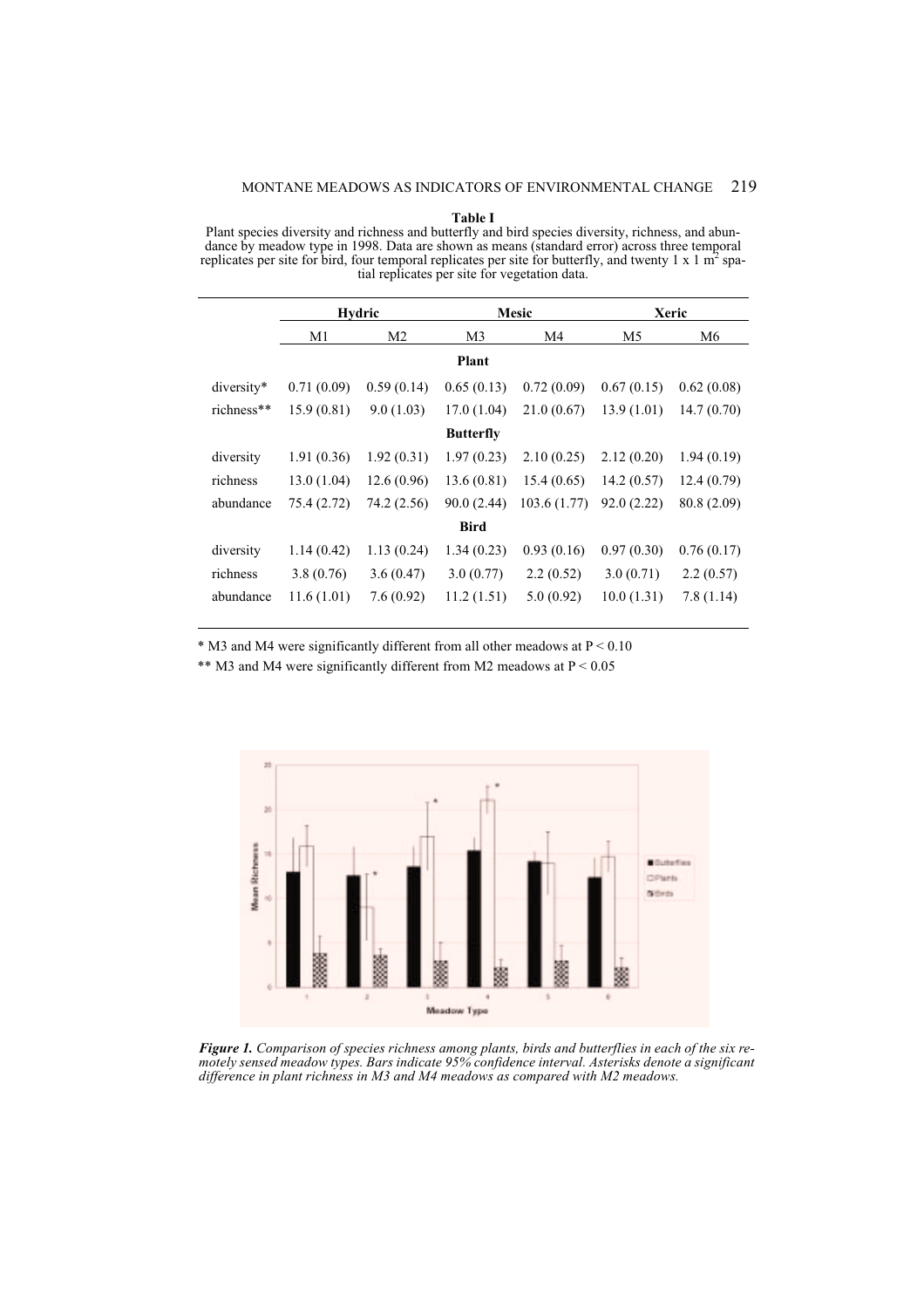easier to detect significant differences in more species rich taxa (e.g., plants) than taxa that are represented by fewer species (e.g., butterflies and birds).

# 3.3 SEASONAL AND INTERANNUAL VARIATION IN NDVI

#### 3.3.1 *Seasonal change*

Temperature and precipitation data obtained from the Western Regional Climate Center for Montana Climatological Division 2 indicate that above average temperatures and below average precipitation occurred throughout the summer and fall of 1994 (Table II). In contrast, warmer than average temperatures and higher than normal precipitation during spring and summer 1997 accelerated the rate of plant growth and development in the region. Significantly cooler and wetter than normal conditions in June 1998, however, led to delayed phenology and plant development during spring and early summer.

| <b>Table II</b> |                                                                     |  |  |  |  |  |  |  |  |
|-----------------|---------------------------------------------------------------------|--|--|--|--|--|--|--|--|
|                 | Summer temperature and precipitation, Montana Southwestern Division |  |  |  |  |  |  |  |  |

| May  |          | June |          | July |          | August |          |
|------|----------|------|----------|------|----------|--------|----------|
|      |          |      |          |      |          |        |          |
| 11.0 | $(+2.2)$ | 13.8 | $(+0.8)$ | 17.1 | $(-0.1)$ | 17.8   | $(+1.6)$ |
| 10.4 | $(+1.6)$ | 14.0 | $(+1.0)$ | 16.3 | $(-0.8)$ | 16.2   | (0.0)    |
| 9.6  | $(+0.7)$ | 10.5 | $(-2.5)$ | 18.8 | $(+1.6)$ | 17.8   | $(+1.5)$ |
| 8.8  |          | 13.0 |          | 17.2 |          | 16.2   |          |
|      |          |      |          |      |          |        |          |
|      |          |      |          |      |          |        |          |
| 4.6  | $(-1.2)$ | 5.6  | $(-0.7)$ | 3.8  | $(+0.2)$ | 1.4    | $(-1.7)$ |
| 6.1  | $(+0.2)$ | 8.7  | $(+2.3)$ | 6.5  | $(+2.9)$ | 4.7    | $(+1.6)$ |
| 5.4  | $(+0.4)$ | 10.1 | $(+3.7)$ | 3.6  | $(+0.1)$ | 1.7    | $(-1.4)$ |
| 5.9  |          | 6.3  |          | 3.5  |          | 3.1    |          |
|      |          |      |          |      |          |        |          |

(Numbers in parentheses denote departures from mean values)

Trends of seasonal change in greenness for all three years indicate that the mesic meadow types exhibit the greatest overall change between midsummer and fall, while xeric meadows exhibit little year-to-year variation in the summer-fall decrease in greenness (Figure 2). In 1994, below-average precipitation for the summer and early fall produced severe moisture stress across all meadow types and a high degree of greenness change for hydric meadow types and the mesic meadows. M4 meadows showed significantly more change in greenness compared to M5 meadows ( $P < 0.05$ ,  $F = 6.26$ , df = 5, 24). In contrast, xeric meadows,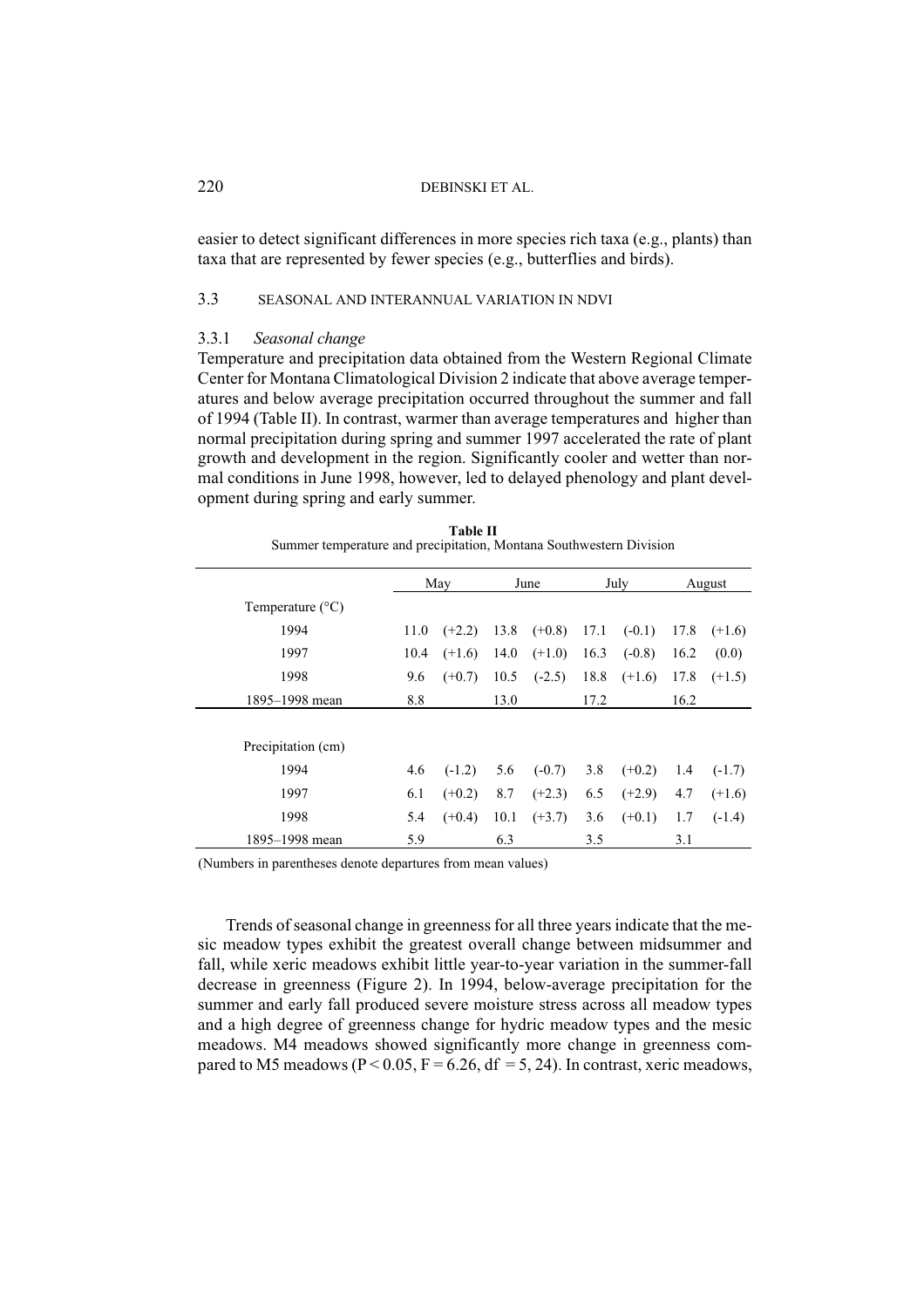

*Figure 2. Seasonal change in NDVI (mean and standard error) for 1994, 1997, and 1998. More negative values indicated greater seasonal decreases in greenness from summer to fall.*

with vegetation adapted to dry conditions, exhibited the least seasonal greenness change in 1994. Under wetter conditions (1997 and 1998), the hydric meadows showed less seasonal change, while the mesic meadows continued to exhibit large changes in summer-to-fall greenness values (Figure 2). In 1997, M3 and M4 meadows showed significantly more change in greenness compared to M5 meadows ( $P < 0.05$ ,  $F = 4.44$ , df = 5, 24). In 1998, M3 and M4 meadows showed significantly more change in greenness compared to M1 meadows, and M4 meadows showed significantly more change in greenness compared to M2 meadows  $(P < 0.05, F = 6.315, df = 5, 24)$ .

Differences between the three years are suggestive of strong environmental controls, particularly temperature and precipitation, on changes in meadow greenness. Hydric meadows in the study region tend to occur along streams and rivers that provide the vegetation with a constant source of moisture. Xeric meadows are typically on south-facing slopes, with near-constant moisture deficits producing sparse vegetation cover and little change in greenness. Mesic meadows, however, are dominated by a high percentage cover of grasses and forbs that are more dependent on precipitation for moisture.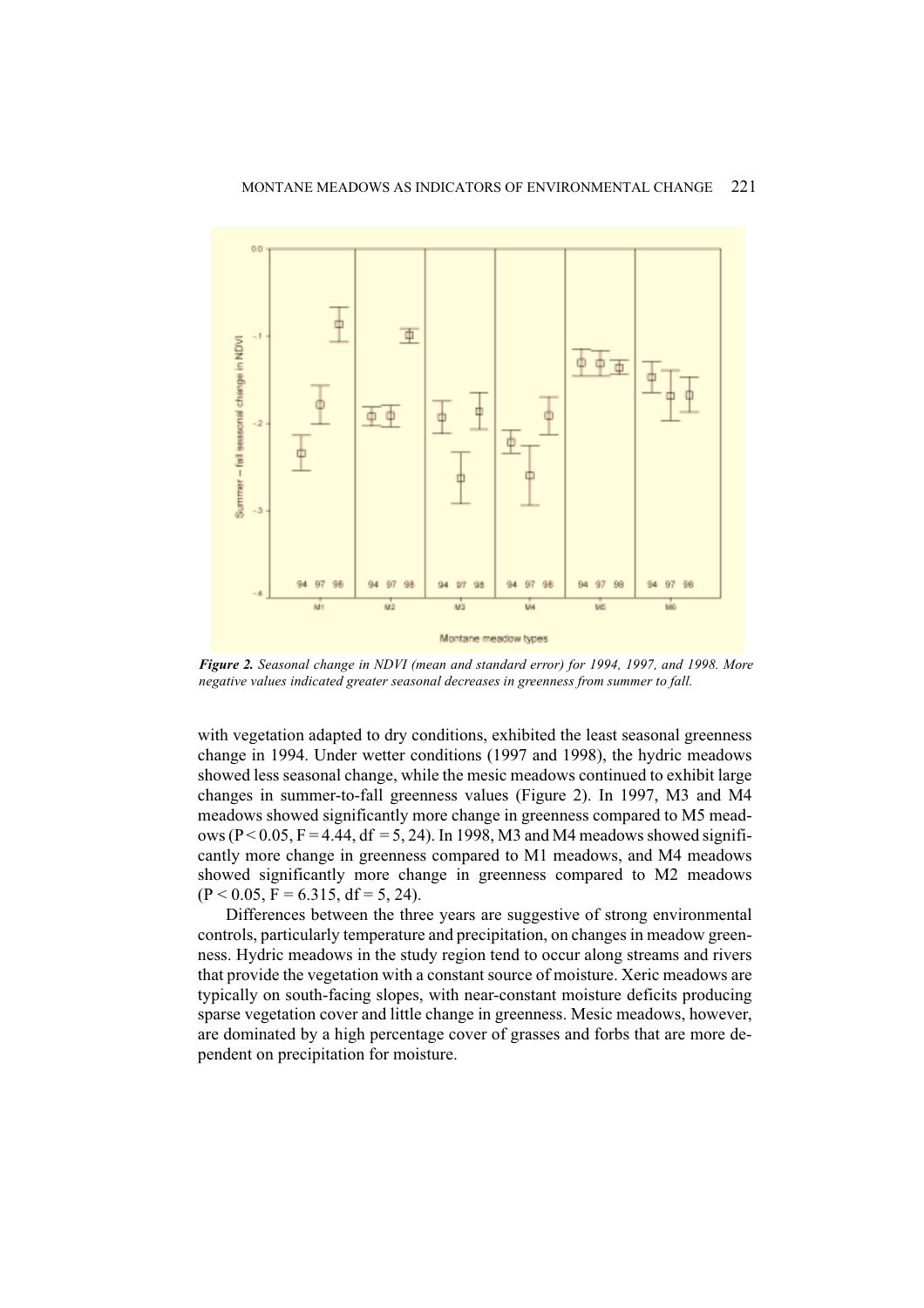### 3.3.2 *Interannual change*

Overall, the mesic M3 and M4 meadows exhibited the greatest range in interannual change in midsummer greenness of the six meadow types when comparing the periods 1994–1997 and 1997–98 (Figure 3). Comparing greenness values for midsummer 1994 to midsummer 1997, all meadows were substantially greener in 1997 than 1994. Of the mesic meadows, the M4 meadows exhibited a significantly larger interannual change in NDVI (1994–1997) than M1 and M2 meadows ( $P < 0.05$ ,  $F = 4.824$ ,  $df = 5.24$ ). We attribute these greenness changes to differences in early summer precipitation between the two years. Combined May–June precipitation for 1994 was 1.9 cm lower than normal; May–June precipitation for 1997 was 2.5 cm above normal (Table II). Temperatures for both periods were warmer than the long-term mean (mean May–June 1994: +1.5°C; mean May-June 1997: +1.3°C). Comparing greenness values for midsummer 1997 to midsummer 1998, however, the hydric and xeric meadows showed little difference in 1997 and 1998 midsummer greenness values (Figure 3). Mesic meadows exhibited lower greenness values in summer 1998 than summer 1997, which we attribute, based on field observations, to vegetation development occurring slightly later in the growing season, likely a result of cooler than normal temperatures and above-average rainfall in early summer (June) 1998 (Table II).



*Figure 3. Interannual change in summer greenness, 1994-1997 and 1997-1998. Positive values indicate that all meadows were substantially greener in 1997 than 1994. With the exception of M4 meadows, meadows showed little difference between 1997 and 1998 midsummer NDVI values.*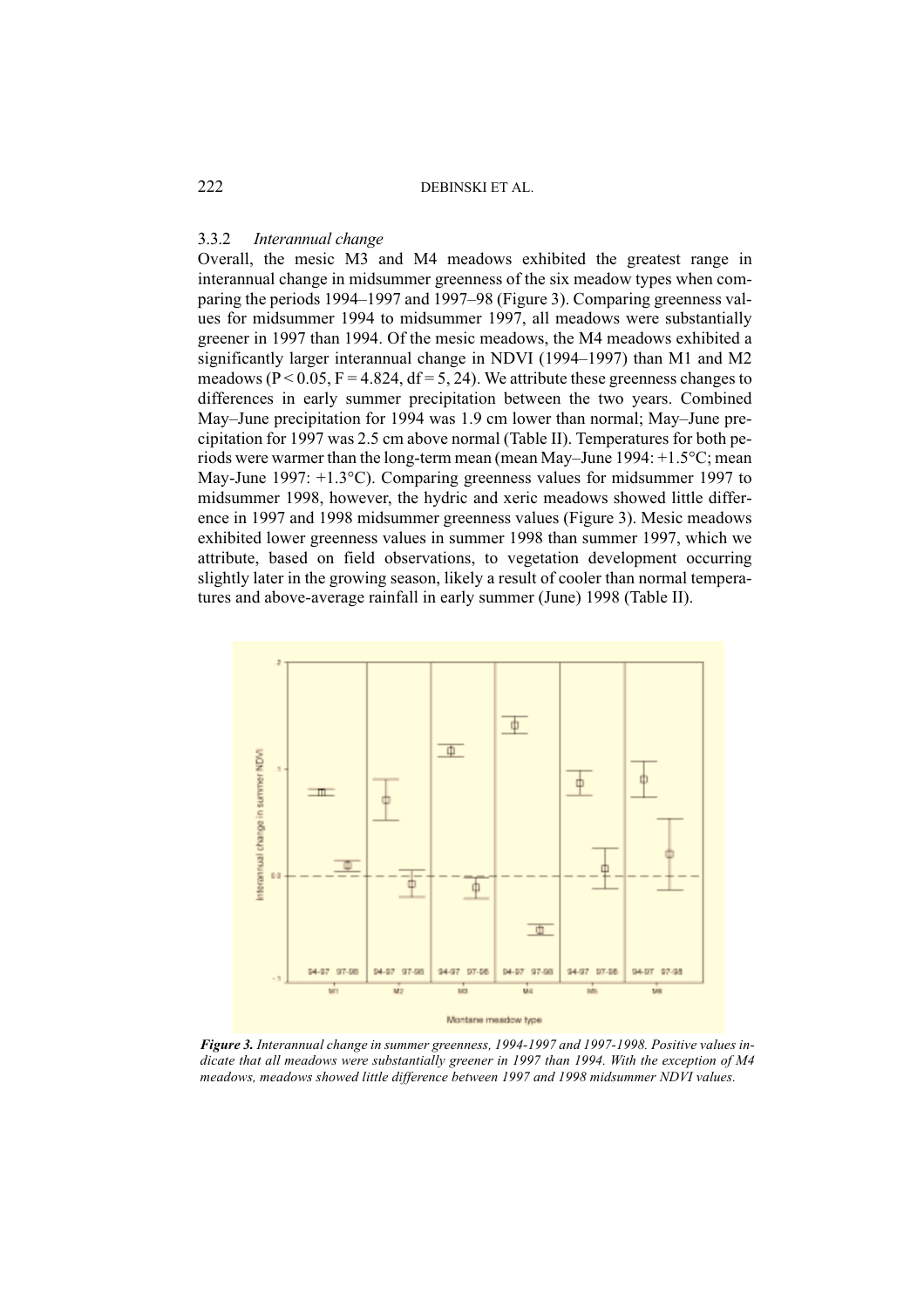#### **4. Conclusions**

Satellite multispectral imagery can be used to identify spectrally and ecologically distinct montane meadow communities within the Greater Yellowstone Ecosystem along a moisture gradient from hydric to mesic to xeric. Mesic meadows supported the highest plant species diversity, although bird and butterfly communities did not show statistically significant differences in diversity among meadow types. Mesic meadows showed under both wet and dry years the most seasonal variation in vegetation greenness (as measured by NDVI). Interannual change similarly peaked in the mesic meadows. Because of their sensitivity to environmental conditions and specialized flora and fauna, mesic montane meadows may be important habitats to monitor with respect to degradation or loss of species in response to environmental and climatic stressors.

#### **Acknowledgments**

Funding for this research was provided by the U.S. Environmental Protection Agency, National Center for Environmental Research and Quality Assurance (NCERQA), STAR Grant R825155. Although the research described in this article has been funded in part by the EPA, it has not been subjected to the Agency's peer review and therefore does not necessarily reflect the views of the Agency, and no official endorsement should be inferred. This is Journal Paper No. J-18394 of the Iowa Agriculture and Home Economics Experiment Station, Ames, Iowa, Project 3377, and supported by Hatch Act and State of Iowa funds. Field assistance was provided by J. Pritchard, E. Saveraid, C. Blodgett, A. Fraser, J. Auckland, D. Friederick, T. Aschenbach, S. Ashworth, H. Loring, J. Hanlon, and others. We thank S. Goslee and S. Bird for comments on earlier versions of this manuscript.

#### **References**

- Bartlett, D.S., Whiting, G.J. and Hartman, J.M.: 1990, 'Use of vegetation indices to estimate intercepted solar radiation and net carbon dioxide exchange of a grass canopy', *Remote Sensing of Environment* **30**, 115–128.
- Blaisdell, J.P.: 1958, *Seasonal development and yield of native plants in the upper Snake River Plains and their relation to certain climatic factors*, U.S. Department of Agriculture Technical Bulletin 1190.
- Brussard, P.F.: 1989, 'Butterflies of the Greater Yellowstone Ecosystem', in: *Rare Sensitive, and Threatened Species of the Greater Yellowstone Ecosystem*, Clark, T. et al., Mountain West Environmental Services. Jackson, WY, pp. 28–32.
- Curran, P.: 1985, 'Multispectral remote sensing of vegetation amount', *Progress in Physical Geography* **9**, 315–341.
- Daubenmire, R.F.: 1959, 'A canopy coverage method of vegetation analysis', *Northwest Science* **33**, 43–64.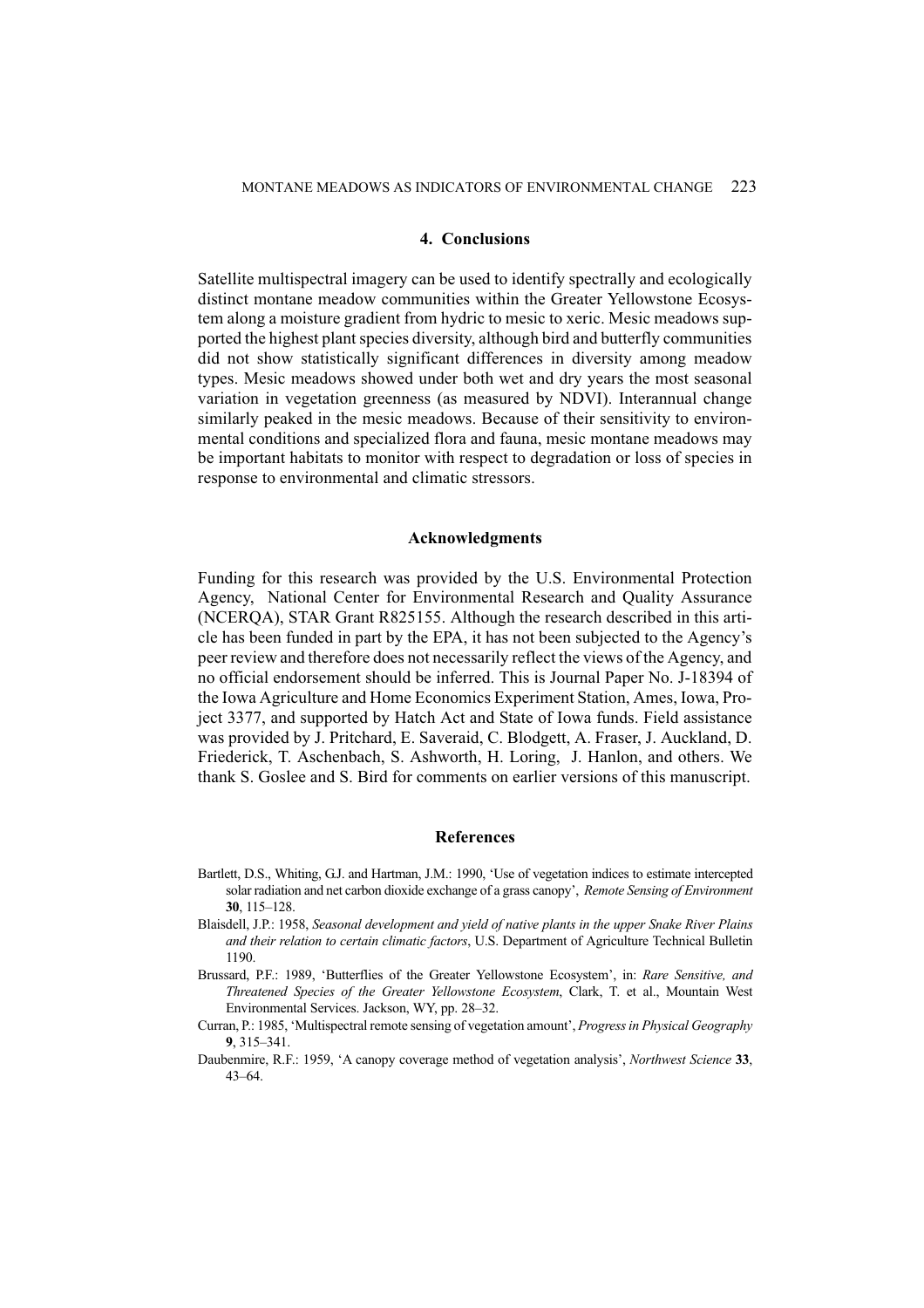- Debinski, D.M. and Brussard, P.F.: 1992, 'Biological diversity assessment in Glacier National Park, Montana: I. Sampling design', in: *Proceedings from the International Symposium on Ecological Indicators,* McKenzie, D.H., Hyatt, D.E., and McDonald, V.J. (eds.), Elsevier Publishing, UK, pp. 393–407.
- Debinski, D.M., Kindscher, K. and Jakubauskas, M.E.: 1999, 'A remote sensing and GIS-based model of habitats and biodiversity in the Greater Yellowstone Ecosystem', *International Journal of Remote Sensing,* **20**, 3281–3291.
- Dennis, R.L.: 1993, *Butterflies and climate change.* Manchester University Press, New York, 234 p.
- Duncan, J., Stow, D., Franklin, J. and Hope, A.: 1993, 'Assessing the relationship between spectral vegetation indices and shrub cover in the Jornada Basin, New Mexico', *International Journal of Remote Sensing* **14**, 3395–3416.
- Everitt, J.H., and Escobar, D.E.: 1996, 'Use of spatial information technologies for noxious plant detection and distribution on rangelands', *Geocarto International* **11**, 63–80.
- Everitt J.H., Escobar, D.E., Alaniz, M.A. and Davis, M.R.: 1996, 'Comparison of ground reflectance measurements, airborne video, and SPOT satellite data for estimating phytomass and cover on rangelands', *Geocarto International* **11,** 69–76.
- Graetz, R.D.: 1990, 'Remote sensing of terrestrial ecosystem structure: An ecologist's pragmatic view', in: *Remote Sensing of Biosphere Functioning,* Hobbs, R.J. and Mooney, H.A. (eds.), Ecological Studies 79, Springer-Verlag, New York.
- Goward, S.N., Waring, R.H., Dye, D.G. and Yang, J.: 1994, 'Ecological remote sensing at OTTER: Satellite macroscale observations', *Ecological Applications* **4,** 322–343.
- Harte, J and Shaw, R.: 1995, 'Shifting dominance within a montane vegetation community results of a climate-warming experiment', *Science* **267**, 876–880.
- Hope, A.S., Kimball, J.S. and Stow, D.A.: 1993, 'The relationship between tussock tundra spectral reflectance properties and biomass and vegetation composition', *International Journal of Remote Sensing* **14**, 1861–1874.
- Jakubauskas, M.E., Kindscher, K. and Debinski, D.M.: 1998, 'Multitemporal characterization and mapping of montane sagebrush communities using Indian IRS LISS-II imagery', *Geocarto International* **13**, 65–74.
- Jakubauskas, M.E., Kindscher, K. and Debinski, D.M.: in press, 'Spectral and biophysical relationships of montane sagebrush communities in multitemporal SPOT XS data', *International Journal of Remote Sensing*.
- Jensen, J.R.: 1983, 'Biophysical remote sensing', *Annals of the Association of American Geographers* **73**, 111–132.
- Jorgensen, A.F. and Nohr, H.: 1996, 'The use of satellite images for mapping of landscape and biological diversity in the Sahel', *International Journal of Remote Sensing* **17,** 91–109.
- Knight, D.H.: 1994, *Mountains and Plains: The Ecology of Wyoming Landsapes,* Yale University Press, New Haven, Connecticut.
- Kremer, R.G. and Running, S.W.: 1993, 'Community type differentiation using NOAA/AVHRR data within a sagebrush-steppe ecosystem', *Remote Sensing of Environment.* **46,** 311–318.
- Lancaster, J., Mouat, D., Kuehl, R., Whitford, W. and Rapport, D.: 1996, 'Time series satellite data to identify vegetation response to ecosystem stress as an indicator of ecosystem health', *Proceedings from Shrubland Ecosystem dynamics in a Changing Environment,* General Technical Report INT-GTR-338, Ogden, UT. U.S. Department of Agriculture, Forest Service, Intermountain Research Station.
- Lloyd, D.: 1990, 'A phenological classification of terrestrial vegetation cover using shortwave vegetation index imagery', *International Journal of Remote Sensing* **11,** 2269–2279.
- Marston, R.A. and Anderson, J.E.: 1991, 'Watersheds and vegetation of the Greater Yellowstone Ecosystem', *Conservation Biology* **5**(3), 338–346.